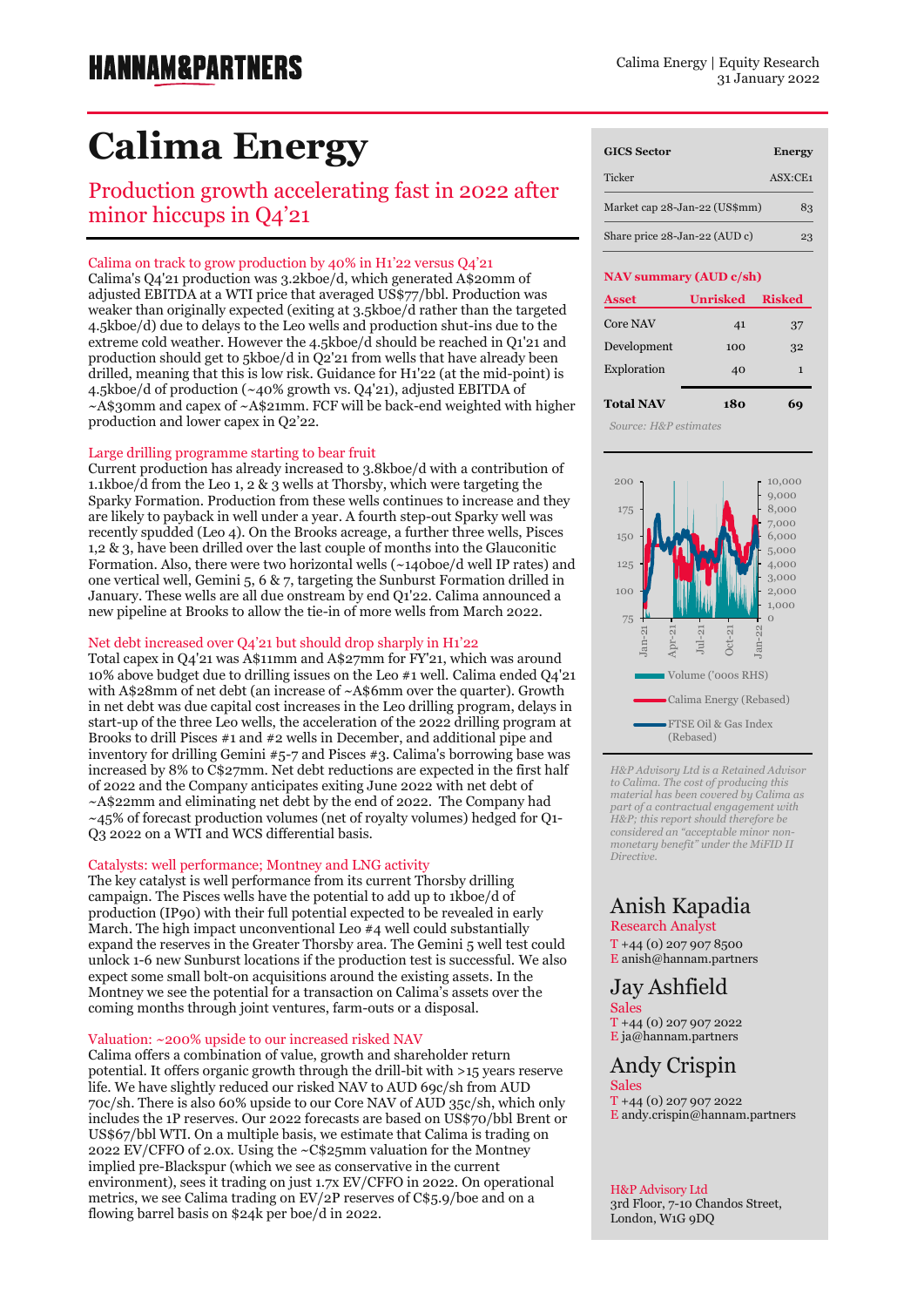## Investment Case

Our risked NAV on Calima of 69c/sh implies 180% upside. Calima has near-term oil price exposure from the Blackspur assets and longer-term gearing into the energy transition through its Montney position. The company offers a combination of value, growth and shareholder return potential. It offers organic growth through the drill-bit with >15 year 2P reserve life. It has some of the lowest cost (<US\$15/boe capex plus opex) and highest return drilling locations (some >500% IRR at current prices) available globally. We expect >50% production growth in 2022 whilst generating >25% FCF yield based on the current price. Calima has a strong balance sheet and minimal decommissioning liabilities relative to its peer group and is self-funding even at low oil prices. It also has strong insider ownership with management largely compensated in stock.

It has a strong balance sheet (0.5x ND/2022E EBITDA), is a low-cost oil producer with the ability to offer a combination of strong free cashflow generation at oil prices north of US\$50/bbl WTI and with the ability to use this to both return cash to shareholders and demonstrate strong, low risk growth through its existing proved reserves. In a continued higher oil price environment, there is the potential to grow faster, locking in the returns through hedging given fast payback of <6 months at current oil prices. In a low price environment, Calima benefits from a low breakeven (~US\$30/bbl WTI) and low base decline rates given conventional production. Crucially its assets have access to major pipeline infrastructure. Its Montney assets give leverage into rising global gas demand and the growth in North American LNG exports.

**Stands out versus its Alberta peer group** – Relative to its peer group (midcap Alberta oil weighted producers), Calima has stronger production and cashflow growth in 2022, without any acceleration of activity. It has a much healthier balance sheet, both in terms of much lower net debt and decommissioning liabilities. It also has a higher reserve base than peers and a lower cost base leading to higher margins and more downside protection.

**Acceleration of drilling/production targets** – Calima has ample inventory on the Alberta acreage, where high returns can be locked in by hedging at current pricing, giving less than 6 months payback on some locations. We would expect potentially another 3-5 wells at least in H2'22. Calima can quickly respond to rising energy prices by accelerating its drilling programs given its ability to convert wells from spud to on-stream in 30-60 days.

**Potential to grow materially faster and move 2P to 1P** – Our modelling is based on the base case drilling scenario for the 2P reserves, which assumed a more conservative macro environment. We think that higher prices could lead to an acceleration of drilling and the production forecasts are based off the conservative well type curves rather than the better results that have been realised by Blackspur. Therefore, there is the potential to grow significantly faster than planned, whilst continuing to generate free cash flow. Blackspur already has a large drilling inventory with greater than 60 booked PUD locations. However, it sees a further ~210 locations on its acreage.

**Montney optionality** – Calima was incorporated as an explorer focused on the Montney and the company succeeded in what it set out to prove. Calima now has >1Tcfe of liquids rich natural gas resource in the Montney play. >50mmboe of 2C resource will be converted to 2P reserves once it secures funding to build the tiein pipeline from its existing well pad into its owned infrastructure. Interest in the play has been picking up with a wave of recent corporate activity, moving it from a buyer's market to a seller's market. We see the Montney play as having attractive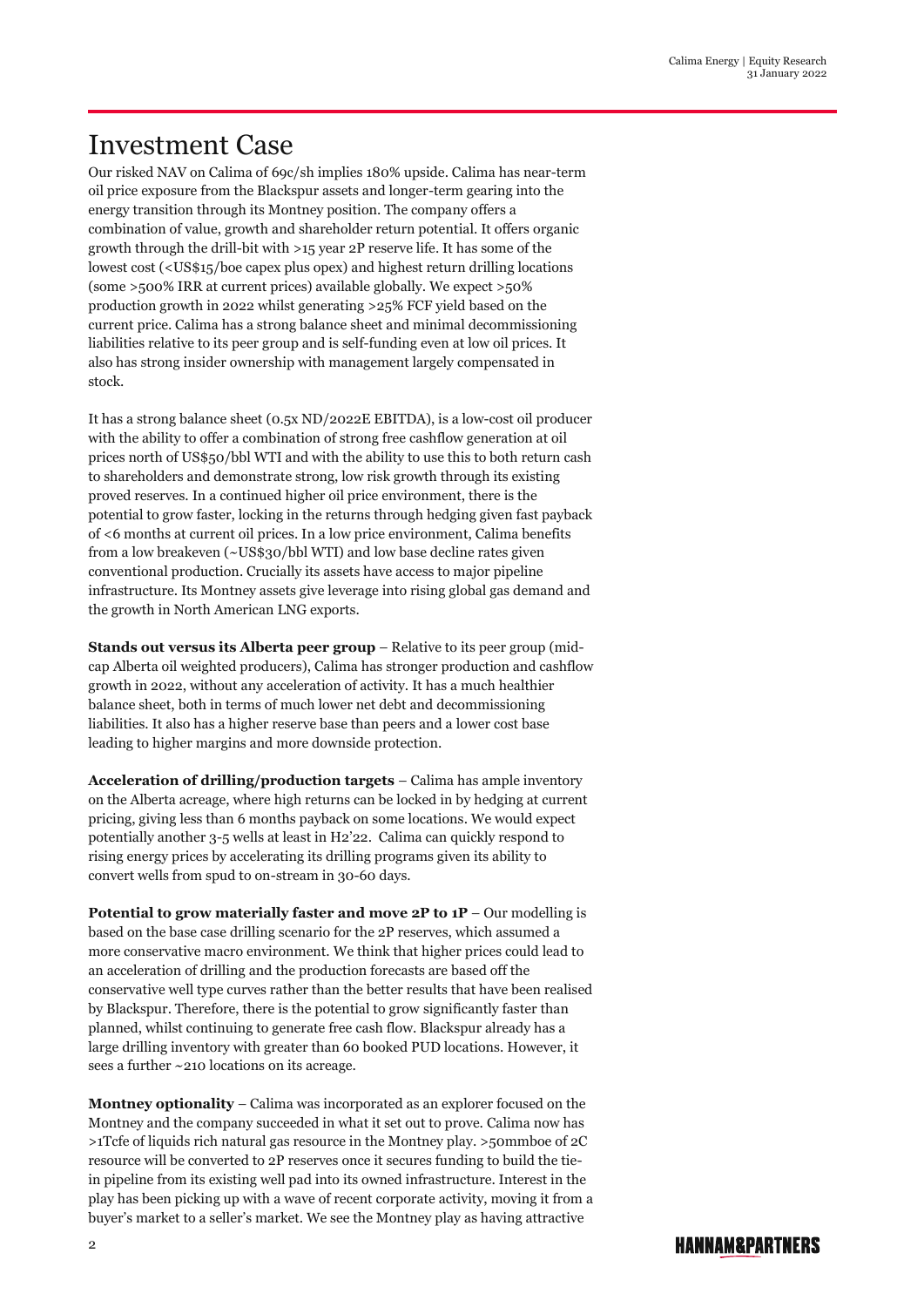standalone economics; however, we think that it currently struggles to compete for limited capital versus the assets that have been acquired from Blackspur. We expect liquids to account for 50% of revenue but only 25% of production. In a higher gas price environment, the economics still improve markedly for the Montney. Calima is carrying >A\$60mm of value on its balance sheet relating to these assets. We value the base case 50mmcf/d development scenario as worth ~C\$400mm (C\$3.4/boe) unrisked and heavily risked we carry C\$38mm of value in our NAV.

**Nisku and Duvernay derisking** – Blackspur has significant potential on some higher cost drilling targets on its Thorsby acreage. These are currently lower priority given that it has ample inventory in the already derisked Sparky play. However, the scoping economics on the Nisku play look strong at current prices and the Duvernay has seen positive offset results by other companies nearby. We think that there may be organic development opportunities for the Nisku and the potential to sell the rights to the Duvernay to a company focused on this reservoir interval.

**Bolt-on acquisitions** – Given the large existing drilling inventory mentioned above, there is no need to replenish inventory. We expect Calima to look at small bolt on acquisitions in and around its existing Brooks/Thorsby acreage. We would expect these to be low cost and high value-add acquisitions due to cost and logistical synergies. There may also be the opportunity to add a further play in the Alberta region to establish a  $3<sup>rd</sup>$  core area, leveraging off management's ability to spot low-cost development opportunities using innovative approaches.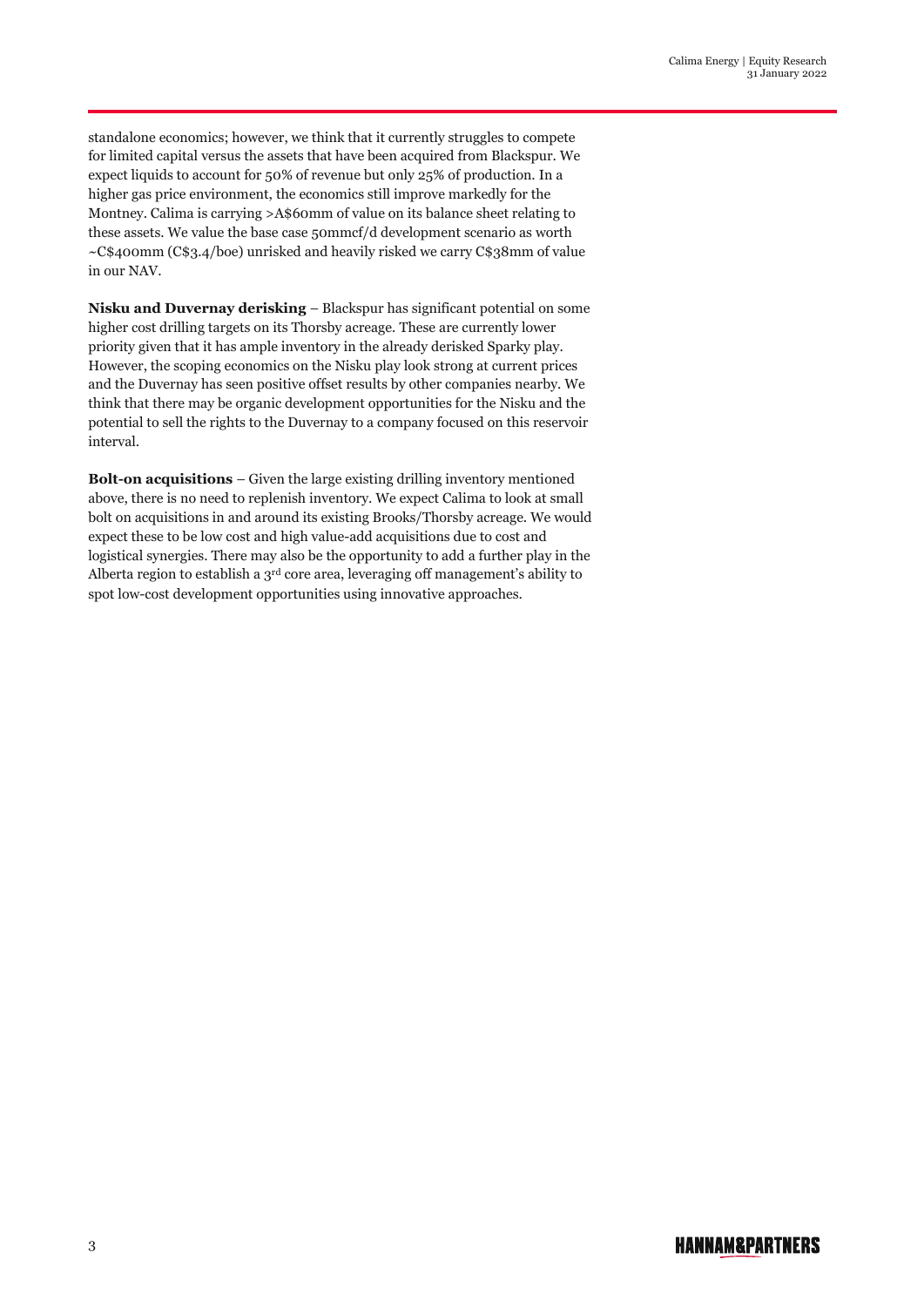## Valuation

Our favoured valuation methodology is a bottom-up risked NAV, in which we have built a DCF valuation of the 2P reserves, plus the main development and exploration prospects (assuming they will be developed), and then risked them for geological and commercialisation risk. We also take a look at how Calima compares on a multiple basis.

In our base case scenario, we use US\$70/bbl WTI long-term flat from 2022, a US\$14/bbl differential to WCS pricing, US\$3.25/MMBtu AECO gas price in 2022+, a US\$1.43/AUD exchange rate, US\$1.28/CAD exchange rate and a 10% discount rate from 1/1/2022.

## **NAV**

| Asset                          | Gro s s        |          | Net   | NPV     | Unris ked |            | Unrisked Geological 'ommercial |      | Risked     | Risked    |
|--------------------------------|----------------|----------|-------|---------|-----------|------------|--------------------------------|------|------------|-----------|
|                                | mmboe          | Interest | mmboe | C\$/boe | C\$m      | A \$ c/s h | CoS                            | CoS  | C\$m       | A \$c/s h |
| Net debt (end-'21)             |                |          |       |         | $-$ \$20  | $-4.1$     |                                |      | $-$ \$20   | $-4.1$    |
| Asset retirement obligations   |                |          |       |         | $-$14.2$  | $-2.9$     |                                |      | $-$ \$14.2 | $-2.9$    |
| Options proceeds               |                |          |       |         | \$2.0     | 0.4        |                                |      | \$2.0      | 0.4       |
| Hedging gain/loss              |                |          |       |         | $-$ \$6.5 | $-1.3$     |                                |      | $-$ \$6.5  | $-1.3$    |
| Brooks PDP reserves            | 2.7            | 100%     | 2.7   | \$20.4  | \$55.5    | 11.4       | 100%                           | 100% | \$55.5     | 11.4      |
| Thorsby PDP reserves           | 2.0            | 100%     | 2.0   | \$15.3  | \$31.2    | 6.4        | 100%                           | 100% | \$31.2     | 6.4       |
| Brooks planned PUD             | 5.7            | 100%     | 5.7   | \$20.0  | \$114.6   | 23.6       | 100%                           | 90%  | \$103.2    | 21.2      |
| Thorsby planned PUD            | 5.6            | 100%     | 5.6   | \$11.3  | \$62.5    | 12.9       | 100%                           | 90%  | \$56.3     | 11.6      |
| H <sub>2</sub> Sweet           |                |          |       |         | \$0.4\$   | 0.1        |                                |      | \$0.4      | 0.1       |
| Workovers/other capex          |                |          |       |         | $-$18.9$  | $-3.9$     |                                |      | $-$18.9$   | $-3.9$    |
| Capitalised G&A                | $\omega$<br>2x | $-5.0$   |       |         | $-$10.0$  | $-2.1$     |                                |      | $-$10.0$   | $-2.1$    |
| 1P Core NAV                    | 16.0           |          | 16.0  | \$12    | \$197     | 40.5       |                                |      | \$179      | 36.8      |
| Incremental Brooks 2P          | 2.5            | 100%     | 2.5   | \$15.2  | \$38.7    | 8.0        | 90%                            | 90%  | \$31.4     | 6.4       |
| Incremental Thorsby 2P         | 3.4            | 100%     | 3.4   | \$10.8  | \$36.4    | 7.5        | 90%                            | 90%  | \$29.5     | 6.1       |
| Brooks remaining unbooked      | 12.9           | 100%     | 12.9  | \$11.4  | \$147.1   | 30.2       | 50%                            | 50%  | \$36.8     | 7.6       |
| Thorsby remaining unbooked     | 6.6            | 100%     | 6.6   | \$8.1   | \$53.3    | 11.0       | 50%                            | 50%  | \$13.3     | 2.7       |
| Montney 2C 50mmcf/d            | 125            | 100%     | 125   | \$3.4   | \$418     | 86.0       | 90%                            | 10%  | \$37.6     | 7.7       |
| Montney remaining 2C           | 68             | 100%     | 68    | \$1.0   | \$67.8    | 13.9       | 75%                            | 10%  | \$5.1      | 1.0       |
| Development upside             | 192.4          |          | 192.4 |         | \$486     | 99.9       |                                |      | \$154      | 31.6      |
| Montney Prospective Resource   | 364            | 100%     | 364   | \$0.5   | \$182.1   | 37.4       | 33%                            | 5%   | \$3.0      | 0.6       |
| PEL-10 production licence      |                |          |       |         | \$6.4     | 1.3        | 25%                            | 25%  | \$0.4      | 0.1       |
| PEL-10 commercial production   |                |          |       |         | \$6.4\$   | 1.3        | 25%                            | 10%  | \$0.2\$    | 0.0       |
| SADR exploration               |                | 50%      |       |         |           |            |                                |      | \$0.0      | 0.0       |
| 5% in Discover Exploration Ltd |                |          |       |         |           |            |                                |      | \$1.0      | 0.2       |
| <b>Exploration upside</b>      | 364.1          |          | 364.1 |         | \$195     | 40.0       |                                |      | \$5        | 0.9       |
| <b>Total NAV</b>               |                |          |       |         | \$878     | 180.4      |                                |      | \$337      | 69.4      |

Source: H&P estimates

## **NAV sensitivities**

We look at the risked NAV for Calima at various oil prices and discount rates relative to our base case.

|  |  |  | Risked NAV (AUD c/sh) at different oil prices and discount rates |
|--|--|--|------------------------------------------------------------------|
|--|--|--|------------------------------------------------------------------|

|                 |     | <b>Brent Oil price (US\$/bbl)</b>                   |       |       |        |        |  |  |  |  |
|-----------------|-----|-----------------------------------------------------|-------|-------|--------|--------|--|--|--|--|
|                 |     | \$80.00<br>\$60.00<br>\$90.00<br>\$50.00<br>\$70.00 |       |       |        |        |  |  |  |  |
|                 | 6%  | 41.9c                                               | 63.9c | 86.7c | 109.7c | 132.7c |  |  |  |  |
| <b>Discount</b> | 8%  | 36.7c                                               | 56.5c | 77.1c | 97.7c  | 118.4c |  |  |  |  |
| rate            | 10% | 32.4c                                               | 50.6c | 69.4c | 88.2c  | 107.0c |  |  |  |  |
|                 | 12% | 29.0c                                               | 45.8c | 63.0c | 80.3c  | 97.7c  |  |  |  |  |
|                 | 14% | 26.2c                                               | 41.7c | 57.8c | 73.9c  | 89.9c  |  |  |  |  |

Source: H&P estimates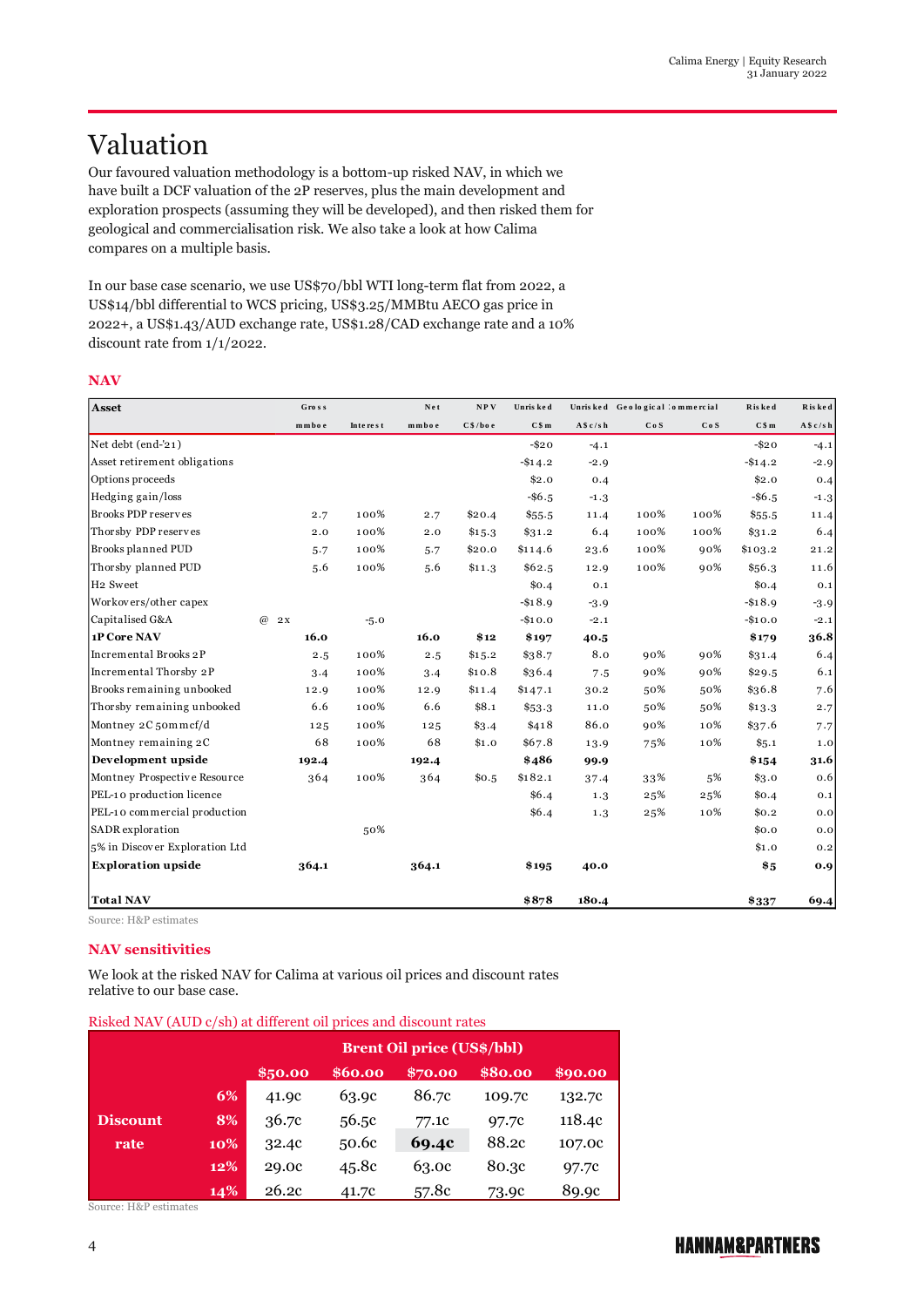### **Valuation metrics and multiples**

The table below shows the key financial ratio and operational metrics for Calima.

| <b>Financial ratios and</b><br>multiples (C\$mm) | <b>2022E</b> | 2023E    | <b>2024E</b> | 2025E      |
|--------------------------------------------------|--------------|----------|--------------|------------|
| Market capitalisation                            | 105.8        | 105.8    | 105.8        | 105.8      |
| Net debt                                         | \$6.1        | $-$14.6$ | $-$ \$41.6   | $-$ \$68.6 |
| EV                                               | 133.2        | 133.2    | 133.2        | 133.2      |
| Equity                                           | 198.0        | 235.8    | 272.5        | 306.5      |
| Capital employed                                 | 204.1        | 221.2    | 230.9        | 237.9      |
| $EV/2P$ reserves (2020)                          | \$5.9        | \$5.9    | \$5.9        | \$5.9      |
| EV per boe per day (\$ per kboe/d)               | \$24.3       | \$20.1   | \$18.5       | \$20.4     |
| Cashflow per barrel (\$/boe)                     | \$32.8       | \$29.7   | \$26.8       | \$26.6     |
| EBITDA per barrel (\$/boe)                       | \$33.2       | \$32.5   | \$31.3       | \$30.2     |
| Net income per barrel (\$/boe)                   | \$20.8       | \$19.3   | \$18.3       | \$19.1     |
| P/E                                              | 2.5x         | 2.3x     | 2.2X         | 2.3x       |
| P/CFPS                                           | 1.6x         | 1.5x     | 1.5X         | 1.7X       |
| EV/EBITDA                                        | 2.0x         | 1.7X     | 1.6x         | 1.8x       |
| EV/CFFO                                          | 2.0x         | 1.9X     | 1.9X         | 2.1X       |
| <b>ROAE</b>                                      | 21.0%        | 19.8%    | 17.7%        | 14.9%      |
| <b>ROACE</b>                                     | 20.4%        | 21.1%    | 20.9%        | 19.1%      |
| FCF yield                                        | 28.8%        | 28.0%    | 36.4%        | 36.5%      |
| Dividend yield                                   | 8.6%         | 8.4%     | 10.9%        | 10.9%      |
| Net debt/EBITDA                                  | 0.1X         | $-0.2x$  | $-0.5x$      | $-1.0x$    |
| Net debt/equity                                  | $3.1\%$      | $-6.2%$  | $-15.3\%$    | $-22.4%$   |
| Net debt/capital employed                        | 3.0%         | $-6.6%$  | $-18.0\%$    | $-28.8%$   |

Source: H&P estimates, CapIQ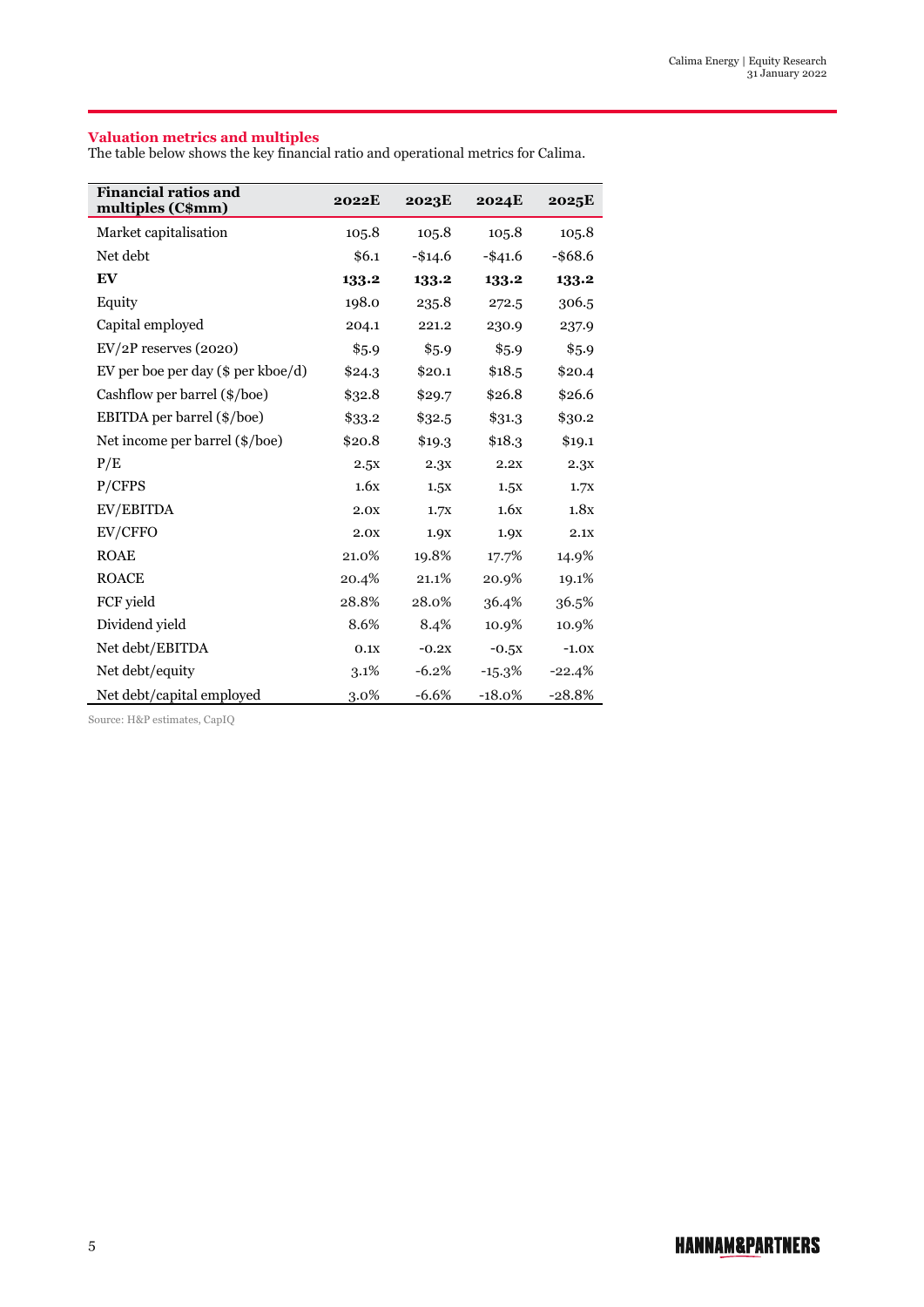## Financial Summary

| <b>Assumptions</b>          | <b>2021E</b> | <b>2022E</b> | 2023E   | <b>2024E</b> | 2025E   |
|-----------------------------|--------------|--------------|---------|--------------|---------|
| USD:AUD FX rate             | \$1.43       | \$1.43       | \$1.43  | \$1.43       | \$1.43  |
| <b>CAD:AUD FX rate</b>      | \$1.12       | \$1.12       | \$1.12  | \$1.12       | \$1.12  |
| Brent (US\$/bbl)            | \$70.67      | \$70.00      | \$70.00 | \$70.00      | \$70.00 |
| WTI (US\$/bbl)              | \$67.80      | \$67.00      | \$67.00 | \$67.00      | \$67.00 |
| $WCS (C\$/bb)$              | \$70.40      | \$68.48      | \$68.48 | \$68.48      | \$68.48 |
| Henry Hub (US\$/mcf)        | \$4.00       | \$3.50       | \$3.50  | \$3.50       | \$3.50  |
| $AECO (US\$/mcf)$           | \$4.48       | \$4.16       | \$4.16  | \$4.16       | \$4.16  |
| Brooks oil price (C\$/bbl)  | \$72.96      | \$71.04      | \$71.04 | \$71.04      | \$71.04 |
| Thorsby oil price (C\$/bbl) | \$65.28      | \$63.36      | \$63.36 | \$63.36      | \$63.36 |
| $NGL$ price $(C\$/bb)$      | \$42.88      | \$42.88      | \$42.88 | \$42.88      | \$42.88 |
| Gas price (C\$/mcf)         | \$4.48       | \$4.16       | \$4.16  | \$4.16       | \$4.16  |
| Oil production (bbl/d)      | 2,389        | 3,713        | 4,383   | 4,634        | 4,173   |
| Gas production (mcf/d)      | 5,644        | 10,052       | 12,854  | 14,747       | 13,567  |
| NGL production (kbbl/d)     | 51           | 86           | 98      | 116          | 109     |
| Total production (kboe/d)   | 3,381        | 5,474        | 6,623   | 7,208        | 6,543   |

| <b>Income Statement (C\$mm)</b> | 2021E      | 2022E      | 2023E      | <b>2024E</b> | 2025E      |
|---------------------------------|------------|------------|------------|--------------|------------|
| Revenue                         | \$48.1     | \$109.2    | \$130.5    | \$139.8      | \$125.1    |
| Royalties                       | $-$ \$8.7  | $-$ \$19.6 | $-$ \$23.5 | $-$ \$25.2   | $-$ \$22.5 |
| Opex and transportation         | $-$10.0$   | $-$ \$18.2 | $-$ \$22.5 | $-$ \$25.6   | $-$ \$24.6 |
| G&A                             | $-$ \$3.1  | $-$ \$5.0  | $-$ \$6.0  | $-$ \$6.6    | $-$ \$6.0  |
| <b>EBITDA</b>                   | \$19.4     | \$66.4     | \$78.4     | \$82.5       | \$72.0     |
| DD&A                            | $-$ \$22.4 | $-$ \$23.8 | $-$ \$25.0 | $-$ \$22.3   | $-$ \$17.9 |
| <b>EBIT</b>                     | $-$ \$3.1  | \$42.6     | \$53.4     | \$60.1       | \$54.1     |
| Cash Interest                   | $-$0.6$    | $-$0.9$    | \$0.0      | \$0.9        | \$1.9      |
| Hedging (gains) losses          | $-$ \$6.5  | \$0.0      | \$0.0      | \$0.0        | \$0.0      |
| <b>EBT</b>                      | $-$10.1$   | \$41.7     | \$53.4     | \$61.0       | \$56.0     |
| Tax                             | \$0.0      | \$0.0      | $-$ \$6.6  | $-$12.7$     | $-$10.5$   |
| Net income                      | $-$10.1$   | \$41.7     | \$46.7     | \$48.3       | \$45.5     |

Source: H&P estimates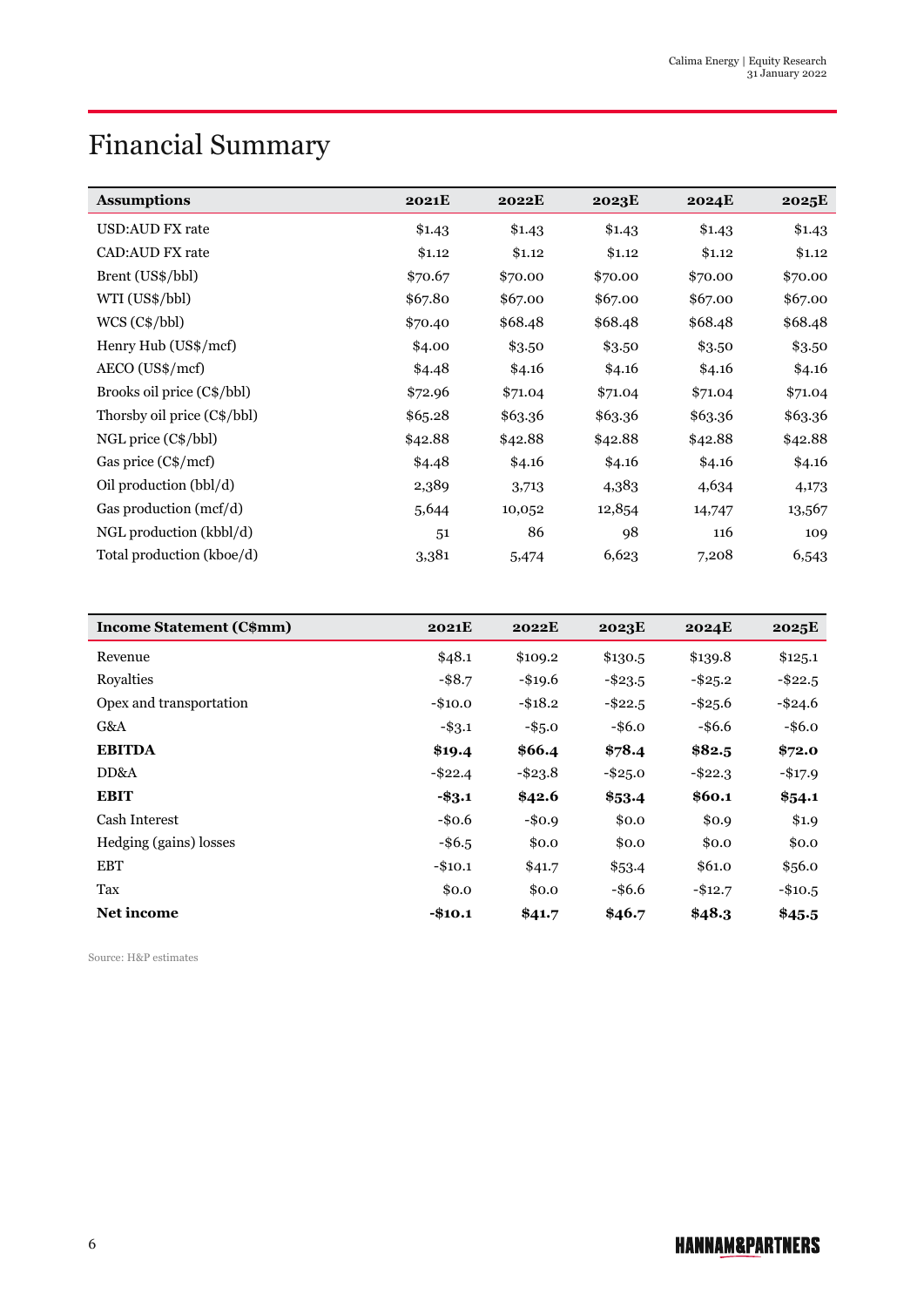| Cash flow (C\$mm)                        | <b>2021E</b> | 2022E      | 2023E      | <b>2024E</b> | 2025E      |
|------------------------------------------|--------------|------------|------------|--------------|------------|
| Earnings before interest and tax         | $-$ \$3.1    | \$42.6     | \$53.4     | \$60.1       | \$54.1     |
| Depreciation                             | \$22.4       | \$23.8     | \$25.0     | \$22.3       | \$17.9     |
| Share based remuneration                 | \$0.0        | \$0.0      | \$0.0      | \$0.0        | \$0.0      |
| Cash interest charge                     | $-$ \$0.6    | $-$0.9$    | \$0.0      | \$0.9        | \$1.9      |
| Cash tax                                 | \$0.0        | \$0.0      | $-$ \$6.6  | $-$12.7$     | $-$10.5$   |
| Other                                    | $-$ \$6.5    | \$0.0      | \$0.0      | \$0.0        | \$0.0      |
| Cash flow from operations (pre $w/c$ )   | \$12.3       | \$65.4     | \$71.8     | \$70.6       | \$63.5     |
| Decrease/(increase) in trade receivables | \$0.0        | \$0.0      | \$0.0      | \$0.0        | \$0.0      |
| Increase/(decrease) in trade creditors   | \$0.0        | \$0.0      | \$0.0      | \$0.0        | \$0.0      |
| Decrease/(increase) in inventory         | \$0.0        | \$0.0      | \$0.0      | \$0.0        | \$0.0      |
| Cash flow from operations (post $w/c$ )  | \$12.3       | \$65.4     | \$71.8     | \$70.6       | \$63.5     |
| Capital expenditure                      | $-$ \$24.0   | $-$ \$35.0 | $-$ \$42.1 | $-$ \$32.1   | $-$ \$24.9 |
| <b>Free cashflow</b>                     | $-$11.7$     | \$30.4     | \$29.6     | \$38.5       | \$38.6     |
| Acquisitions                             | \$0.0        | \$0.0      | \$0.0      | \$0.0        | \$0.0      |
| Disposals                                | \$0.0        | \$0.0      | \$0.0      | \$0.0        | \$0.0      |
| Dividends                                | \$0.0        | $-$ \$9.1  | $-$ \$8.9  | $-$11.6$     | $-$11.6$   |
| Change in net debt                       | $-$11.7$     | \$21.3     | \$20.8     | \$27.0       | \$27.0     |

Source: H&P estimate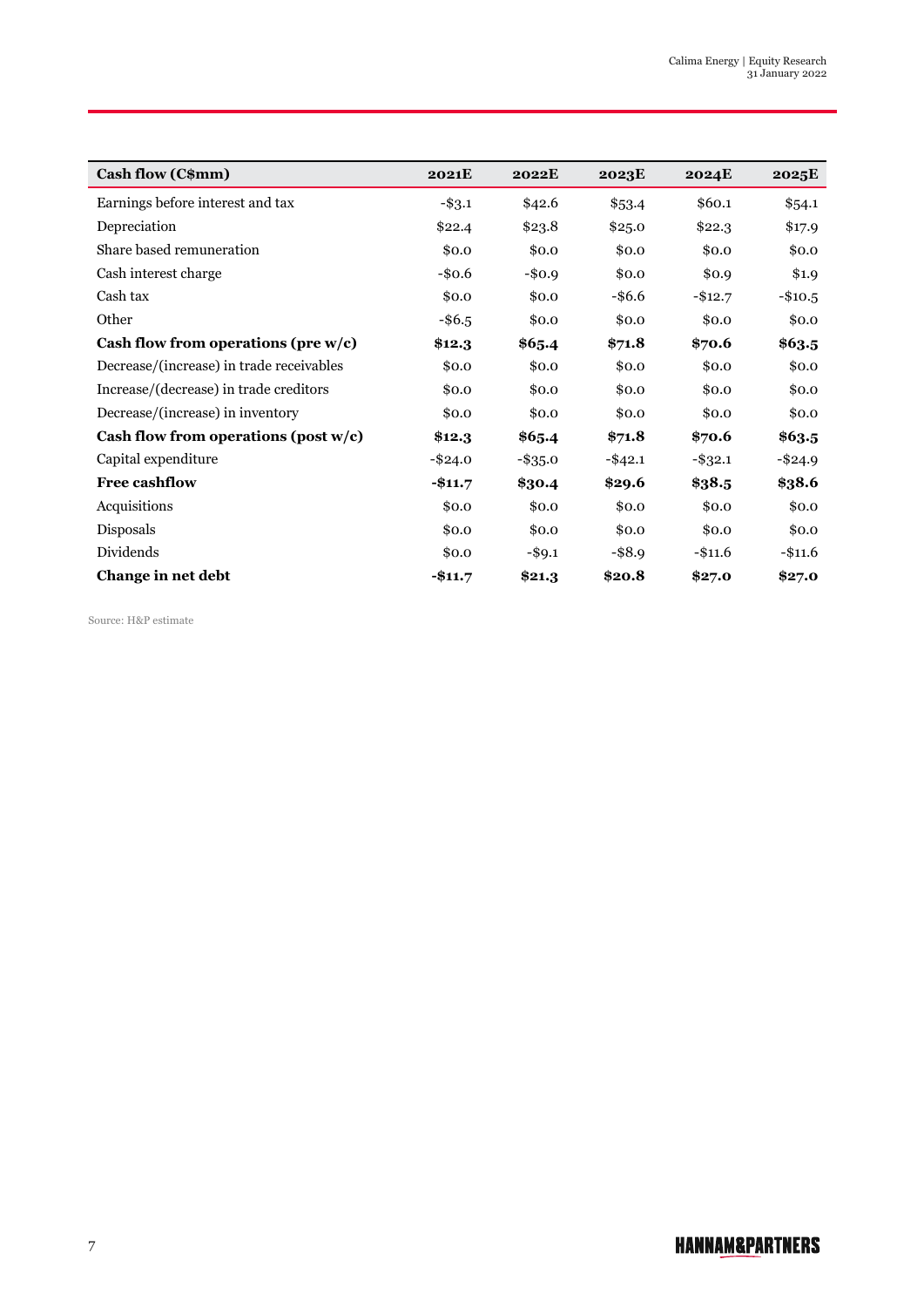| <b>Balance Sheet (C\$mm)</b>           | 2021E     | 2022E     | 2023E     | 2024E      | 2025E      |
|----------------------------------------|-----------|-----------|-----------|------------|------------|
| Cash and cash equivalents              | \$0.3     | \$21.6    | \$42.4    | \$69.3     | \$96.3     |
| Trade and other receivables            | \$3.9     | \$3.9     | \$3.9     | \$3.9      | \$3.9      |
| Prepaid expenditures and deposits      | \$0.1     | \$0.1     | \$0.1     | \$0.1      | \$0.1      |
| Risk management assets                 | \$0.8     | \$0.8     | \$0.8     | \$0.8      | \$0.8\$    |
| Total current assets                   | \$5.1     | \$26.4    | \$47.2    | \$74.1     | \$101.2    |
| Other assets                           | \$0.6     | \$0.6     | \$0.6     | \$0.6      | \$0.6      |
| Property, plant and equipment          | \$141.9   | \$153.2   | \$170.2   | \$180.0    | \$187.0    |
| Right of use asset                     | \$0.7     | \$0.7     | \$0.7     | \$0.7      | \$0.7      |
| Exploration and evaluation expenditure | \$62.9    | \$62.9    | \$62.9    | \$62.9     | \$62.9     |
| Investments                            | \$0.4     | \$0.4     | \$0.4     | \$0.4      | \$0.4      |
| Total non-current assets               | \$206.5   | \$217.7   | \$234.8   | \$244.6    | \$251.5    |
| <b>TOTAL ASSETS</b>                    | \$211.6   | \$244.1   | \$282.0   | \$318.7    | \$352.6    |
| <b>Bank</b> indebtedness               | \$27.7    | \$27.7    | \$27.7    | \$27.7     | \$27.7     |
| Trade and other payables               | \$2.9     | \$2.9     | \$2.9     | \$2.9      | \$2.9      |
| Other Liabilities                      | \$0.0     | \$0.0     | \$0.0     | \$0.0      | \$0.0      |
| <b>Total current liabilities</b>       | \$30.7    | \$30.7    | \$30.7    | \$30.7     | \$30.7     |
| Decommissioning obligation             | \$9.7     | \$9.7     | \$9.7     | \$9.7      | \$9.7      |
| Deferred income tax liability          | \$1.7     | \$1.7     | \$1.7     | \$1.7      | \$1.7      |
| Restoration provision                  | \$4.8     | \$4.8     | \$4.8     | \$4.8\$    | \$4.8      |
| Lease liabilities                      | \$0.7     | \$0.7     | \$0.7     | \$0.7      | \$0.7      |
| Loan                                   | \$0.0     | \$0.0     | \$0.0     | \$0.0      | \$0.0      |
| <b>Total Non-Current Liabilities</b>   | \$17.0    | \$17.0    | \$17.0    | \$17.0     | \$17.0     |
| <b>TOTAL LIABILITIES</b>               | \$47.7    | \$47.7    | \$47.7    | \$47.7     | \$47.7     |
| <b>NET ASSETS</b>                      | \$163.9   | \$196.5   | \$234.3   | \$271.0    | \$305.0    |
| Issued capital                         | \$346.7   | \$346.7   | \$346.7   | \$346.7    | \$346.7    |
| Options/Mgmt Rights                    | \$0.1     | \$0.1     | \$0.1     | \$0.1      | \$0.1      |
| <b>Fundraising Costs</b>               | $-$ \$3.1 | $-$ \$3.1 | $-$ \$3.1 | $-$ \$3.1  | $-$ \$3.1  |
| Contributed surplus                    | \$0.0     | \$0.0     | \$0.0     | \$0.0      | \$0.0      |
| <b>Reserves</b>                        | \$18.3    | \$18.3    | \$18.3    | \$18.3     | \$18.3     |
| <b>Accumulated losses</b>              | $-$196.7$ | $-$164.1$ | $-$126.3$ | $-$ \$89.6 | $-$ \$55.6 |
| <b>TOTAL EQUITY</b>                    | \$165.4   | \$198.0   | \$235.8   | \$272.5    | \$306.5    |

Source: H&P estimate